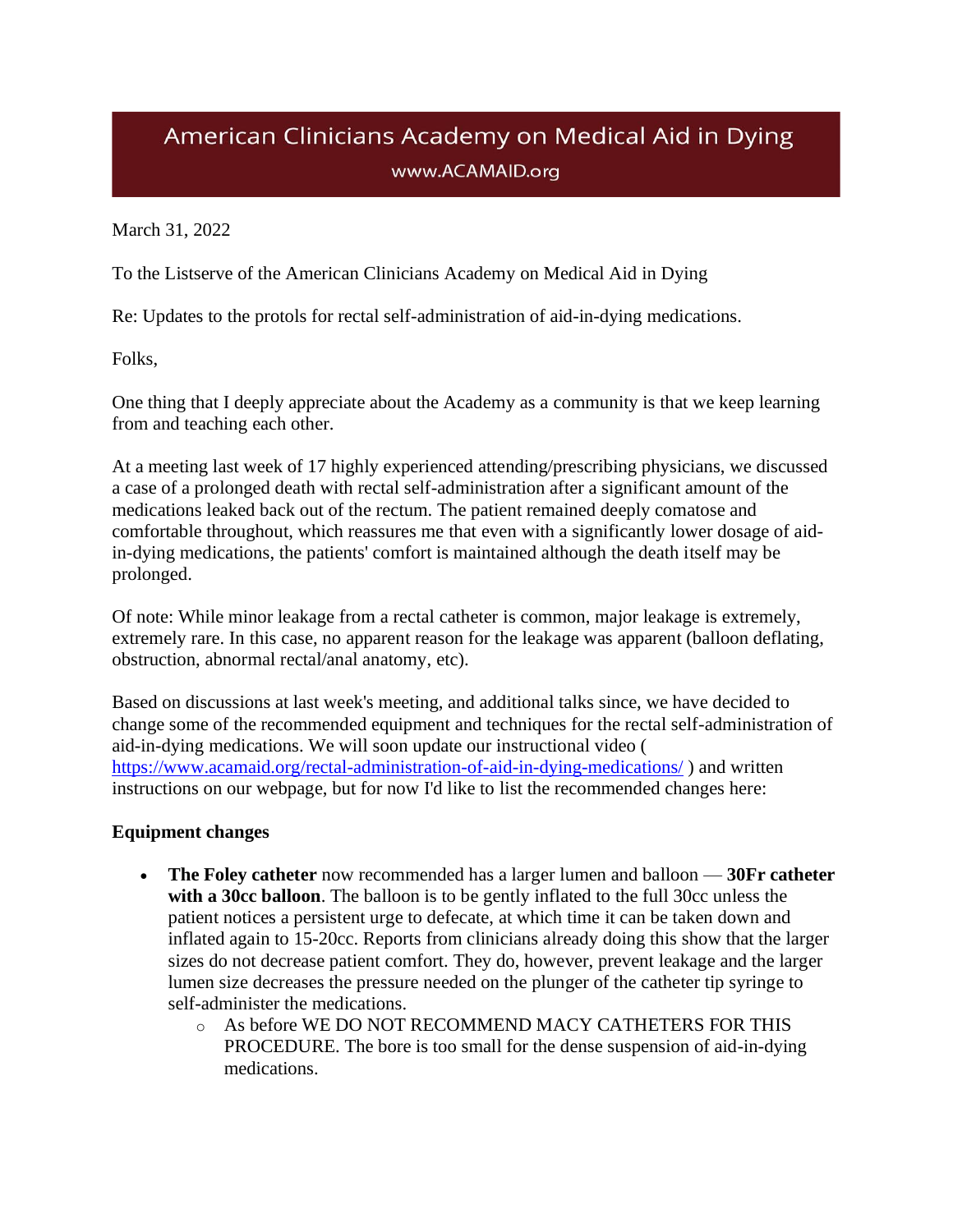- Instead of a 100cc **catheter-tip syringe**, we now recommend **two 60cc syringes each filled with 45cc** of the aid-in-dying suspension. This further facilitates the ease of selfadministration by requiring less pressure on the plunger, which will help patients who have lost strength.
	- $\circ$  These syringes should be fresh/new. If they've been used for prior tube feedings or other use, they tend to get sticky and depressing the plunger is difficult. If possible, we suggest putting a drop of olive or other cooking oil on the rubber ring of the plunger to facilitate smoothness and ease of pushing.
		- If people have preferred brands of catheter-tip syringes that seem to have more ease of depressing the plunger, please let us know.
- We **no longer recommend the stopcock (Lopez or other valve)** which some clinicians found cumbersome. Stopping backflow of medications out of the foley can be easily achieved by a **Kelly or other clamp**, and this should be used when swapping the first and second syringes, and after the final medications are in. The clamp should be left in place on the catheter for the duration while the patient remains deeply unconscious. After death, it can be left in place or removed (place a towel under the patient in case there is some post-mortem leakage).

## **Technique changes:**

- An **enema** the evening before or morning of the procedure is strongly recommended. The rectal vault needs to be as free of stool as is possible.
- A **rectal exam** before inserting the catheter is essential. A small amount of stool present is fine, but any significant amount of thick, pasty stool can clog the catheter and absorb the medications. Such stool should be removed by digital disimpaction and/or enema before proceeding.
- After inserting the catheter, we recommend a **10cc flush** to assure patency and flow. We've had reports of clogged catheters even after a fairly clean rectal exam. If the flush does not work, remove the catheter and replace it with a fresh one. (We strongly recommend that at least one **backup catheter** be present on site.)
- Before the self-administration of the aid-in-dying medications, **agitate each of the syringes** to fully suspend the medication powder. Dense settling of the medications in the syringes is possible, and this can clog the syringe outlet and/or the catheter. DO NOT mix the medications and place them in the syringes more than a few minutes before they are to be used — the medications will get quite gummy and risk creating blockages.
- The recommended sequence of events:
	- o Rectal exam. Clear the rectum if needed.
	- o Insert the catheter, slowly blow up the balloon.
	- o Gently pull the catheter back against the anal sphincter to form a seal and prevent leakage.
	- o Clamp the catheter.